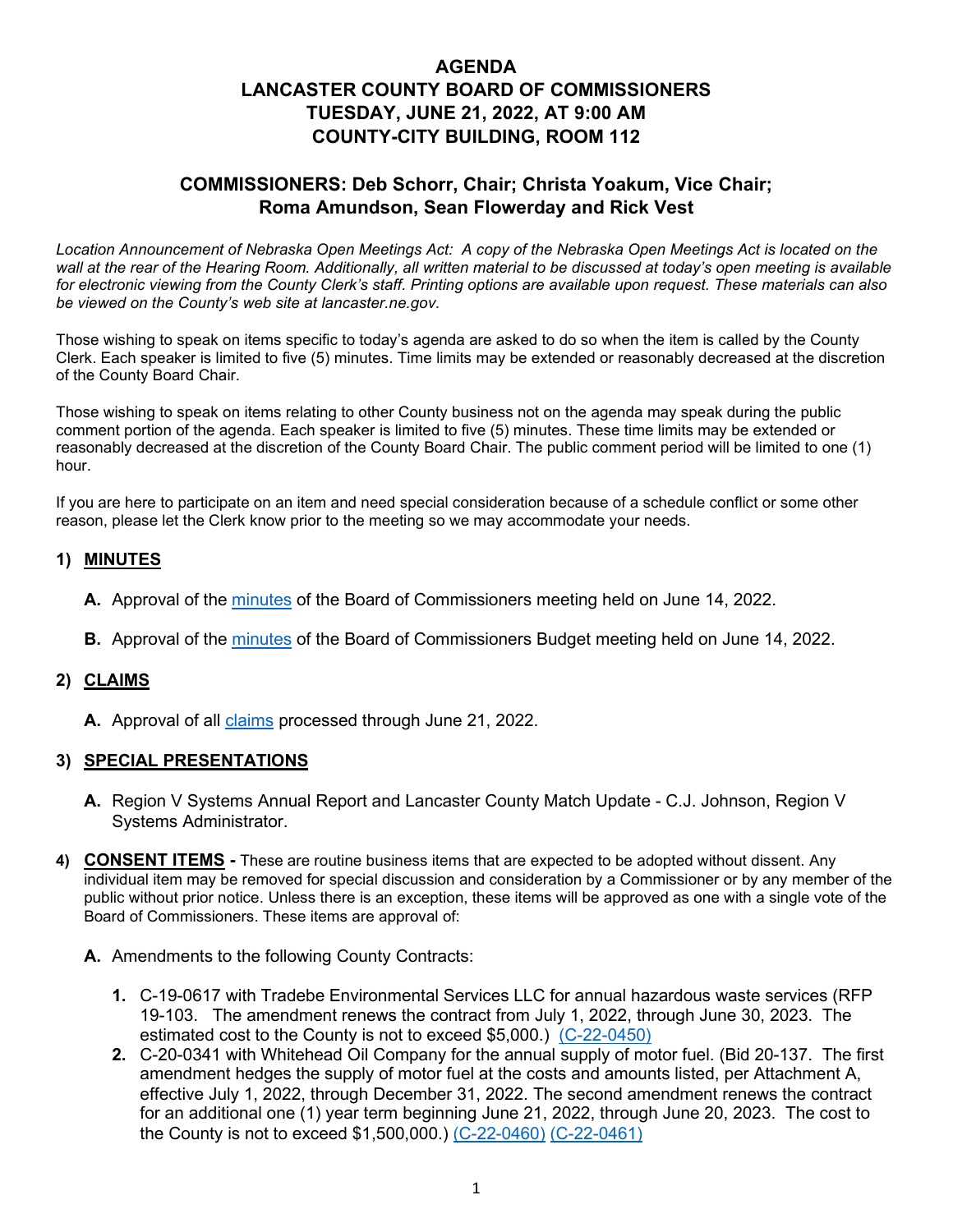- **3.** C-21-0714 with JEO Consulting Group Inc for structural consultation services related to bridges in Lancaster County. (The amendment renews the contract for an additional one-year term beginning July 1, 2022, through June 30, 2023.) [\(C-22-0463\)](https://www.lancaster.ne.gov/DocumentCenter/View/14248/C-22-0463-PDF-)
- **B.** Right-of-way contracts with the following:
	- **1.** Williams Family Farm, South 38th Street and Stagecoach Road, in the amount of \$415. (Project 22- 21 / S-40) [\(C-22-0452\)](https://www.lancaster.ne.gov/DocumentCenter/View/14234/C-22-0452-PDF-)
	- **2.** Claude F. and Linda D. Jensen, South 190th Street and Bennet Road, in the amount of \$700. (Project 22-MISC / R-63) [\(C-22-0453\)](https://www.lancaster.ne.gov/DocumentCenter/View/14219/C-22-0453-PDF-)
	- **3.** Jack L. and Judy S. Johnson, South 190th Street and Bennet Road, in the amount of \$130. (Project 22-MISC / R-63) [\(C-22-0455\)](https://www.lancaster.ne.gov/DocumentCenter/View/14221/C-22-0455-PDF-)
	- **4.** Ryan C. and Terri L. Sander, North 27th Street and West Rock Creek Road, in the amount of \$1,099. (Project 22-27 / C-204) [\(C-22-0456\)](https://www.lancaster.ne.gov/DocumentCenter/View/14222/C-22-0456-PDF-)
	- **5.** Gary V. Larsen Living Trust, North 70th Street and West Davey Road, in the amount of \$703. (Project 22-27 / B-19) [\(C-22-0457\)](https://www.lancaster.ne.gov/DocumentCenter/View/14223/C-22-0457-PDF-)
- **C.** Change Order No. 3 to County Contract C-22-0169 with JJK Construction to add pile cut-off. (Bid 22- 026, Project 21-40. The increase shall not exceed \$31,709.) [\(C-22-0448\)](https://www.lancaster.ne.gov/DocumentCenter/View/14230/C-22-0448-PDF-)

## **5) PUBLIC HEARING**

**A.** Amending the appropriations for the County/City Property Management Fund. (See correlating Item 6 A and B.)

#### **6) NEW BUSINESS:**

- **A.** Resolution in the matter of supplementing appropriations for the previously adopted budget for the County/City Property Management Fund in the amount of \$100,000. [\(R-22-0042\)](https://www.lancaster.ne.gov/DocumentCenter/View/14249/R-22-0042-PDF-)
- **B.** Resolution in the matter of transferring appropriations from the General Fund Miscellaneous and Information Services Budgets to various General Fund Agencies. The amount to be transferred is \$1,418,000. [\(R-22-0043\)](https://www.lancaster.ne.gov/DocumentCenter/View/14246/R-22-0043-PDF-)
- **C.** Resolution in the matter of terminating Human Resources Policy Bulletin No. 2021-5, COVID-19 Vaccination Incentive Policy. [\(R-22-0044\)](https://www.lancaster.ne.gov/DocumentCenter/View/14263/R-22-0044-PDF)
- **D.** Resolution setting a public hearing regarding the vacation of a portion of NW 25th Street, Raymond, Nebraska, more particularly described in Exhibit "A", and located in Lancaster County, Nebraska. [\(R-22-0045\)](https://www.lancaster.ne.gov/DocumentCenter/View/14264/R-22-0045-PDF)
- **E.** Resolution setting a public hearing regarding the vacation of a 50-foot right-of-way of North Street located in Raymond, Nebraska, more particularly described in Exhibit "A", and located in Lancaster County, Nebraska. [\(R-22-0046\)](https://www.lancaster.ne.gov/DocumentCenter/View/14265/R-22-0046-PDF)
- **F.** Renewal application for Miscellaneous Medical Professional Liability Insurance for the [Mental Health](https://www.lancaster.ne.gov/DocumentCenter/View/14227/Mental-Health-Crisis-Center-PDF-)  [Crisis Center.](https://www.lancaster.ne.gov/DocumentCenter/View/14227/Mental-Health-Crisis-Center-PDF-)
- **G.** Interlocal agreement with the Regional Behavioral Health Authority (Region V Systems) for Crisis Stabilization (EPC) Services for counties within Region V at the Lancaster County Mental Health Crisis Center. [\(C-22-0458\)](https://www.lancaster.ne.gov/DocumentCenter/View/14250/C-22-0458-PDF-)
- **H.** Grant contracts using ARPA (American Rescue Plan Act) funds with the following (for the term of March 1, 2022, through June 30, 2026):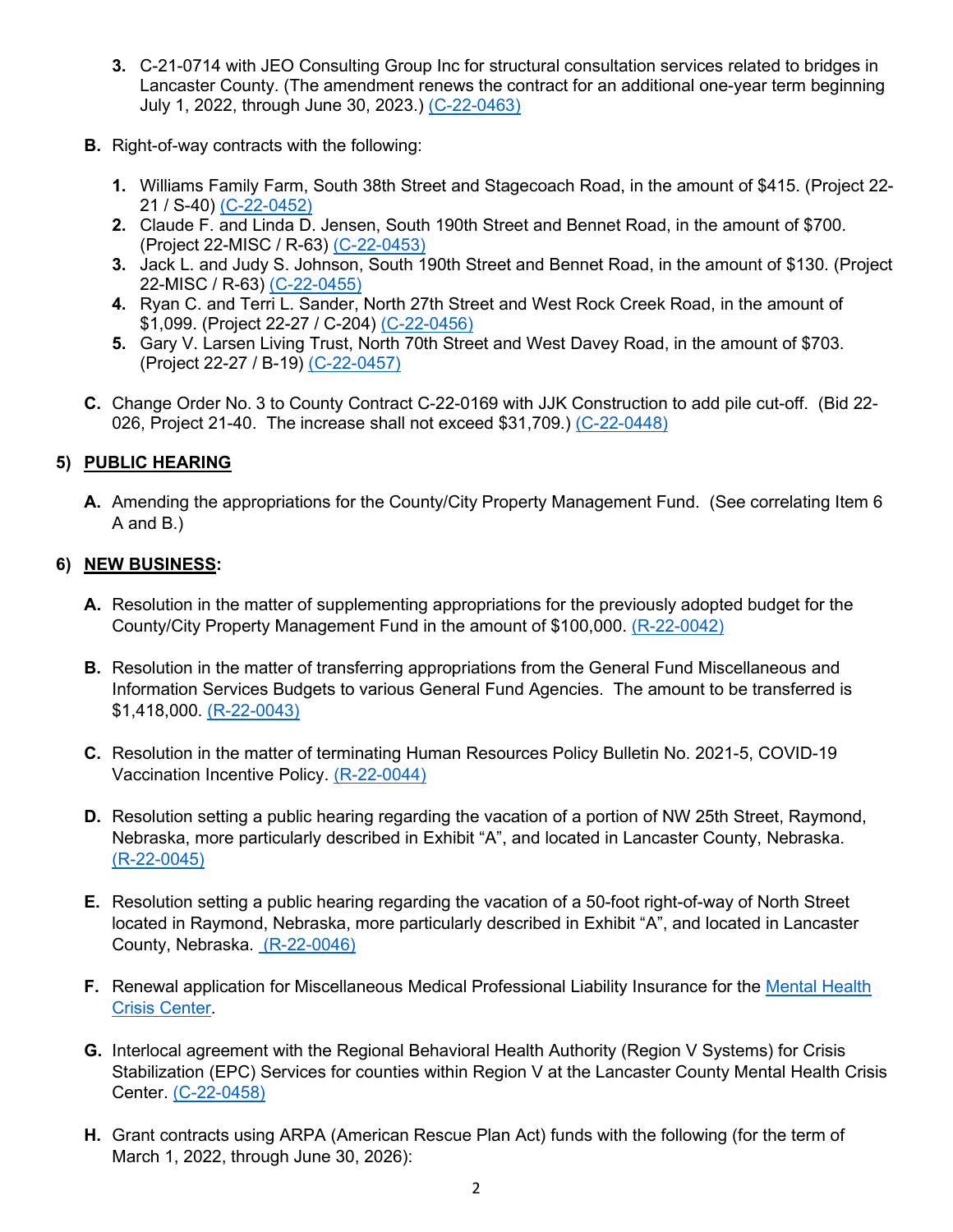- **1.** Lincoln Community Foundation in the amount of \$250,000. [\(C-22-0449\)](https://www.lancaster.ne.gov/DocumentCenter/View/14231/C-22-0449-PDF-)
- **2.** Boys & Girls Club in the amount of \$30,000. [\(C-22-0459\)](https://www.lancaster.ne.gov/DocumentCenter/View/14224/C-22-0459-PDF-)
- **I.** Grant award from the Nebraska Crime Commission for Juvenile Services grant funding in the amount of \$72,976. (The grant is for the period of June 1, 2022, through June 30, 2023.) [\(C-22-0462\)](https://www.lancaster.ne.gov/DocumentCenter/View/14245/C-22-0462-PDF-)
- **J.** Contract with Mount Farm Drainage LLC to provide Culvert Maintenance 2022 Phase III. The cost to the County is not to exceed \$264,896.74. (Bid 22-133, Project 22-27. The work is to be completed within 39 calendar days from Notice to Proceed.) [\(C-22-0451\)](https://www.lancaster.ne.gov/DocumentCenter/View/14233/C-22-0451-PDF-)
- **K.** Contract with Van Kirk Bros Contracting for replacement of County Bridge E-171. The cost to the County is not to exceed \$522,578.60. (Bid 22-095, Project 21-46. This is a 45 working day project and is to be completed by June 23, 2023.) [\(C-22-0454\)](https://www.lancaster.ne.gov/DocumentCenter/View/14220/C-22-0454-PDF-)
- **L.** Recommendation from the Purchasing Agent and Corrections Director to approve a unit price quotation from Floors Inc for carpet in the amount of \$55,410. (Bid 16-288) [\(C-22-0402\)](https://www.lancaster.ne.gov/DocumentCenter/View/14247/C-22-0402-PDF-)
- **M.** Recommendation from the Purchasing Agent and Property Management to award a contract to Midwest Mechanical Contractors of Nebraska for a Chiller Replacement at the Youth Service Center in the amount of \$648,037. (Bid 22-129) [\(B-22-129\)](https://www.lancaster.ne.gov/DocumentCenter/View/14235/B-22-129-PDF-)
- **7) PUBLIC COMMENT:** Those wishing to speak on items relating to County business not on the agenda may do so at this time.

### **8) ANNOUNCEMENTS:**

- **A.** The Lancaster County Board of Commissioners will hold a staff meeting, on Thursday, June 23, 2022, at 8:30 a.m., in Room 112 of the County-City Building (555 S 10th Street, Lincoln).
- **B.** The Lancaster County Board of Commissioners will hold its next regular meeting on Tuesday, June 28, 2022, at 9:00 a.m., in Room 112 of the County-City Building (555 S 10th Street, Lincoln).
- **C.** The Lancaster County Board of Commissioners will hold public hearings at 9:00 a.m., in Room 112 of the County-City Building (555 S  $10<sup>th</sup>$  Street, Lincoln) regarding the following:
	- **1.** Text Amendment 22002, enforcement revocation and cancellation of special permits of the Lancaster County Zoning Regulations.
	- **2.** Miscellaneous 22007, request to vacate Eden Acres Addition final plat on property generally located at 4770 Agnew Road.
- **D.** County Commissioners can be reached at 402-441-7447 or [commish@lancaster.ne.gov.](mailto:commish@lancaster.ne.gov)
- **E.** The Lancaster County Board of Commissioners meeting is broadcast live on LNKTV City. For the rebroadcast schedule visit lincoln.ne.gov (keyword: LNKTV). Meetings are also streamed live on LNKTV, YouTube, Roku and Apple TV.

#### **9) ADJOURNMENT**

This agenda, which is kept continually current, is available for inspection during regular business hours in the office of the Lancaster County Clerk, located at 555 S. 10<sup>th</sup> Street, Room 108, Lincoln, Nebraska. Meeting agendas and minutes are also available on the County's web site at lancaster.ne.gov.